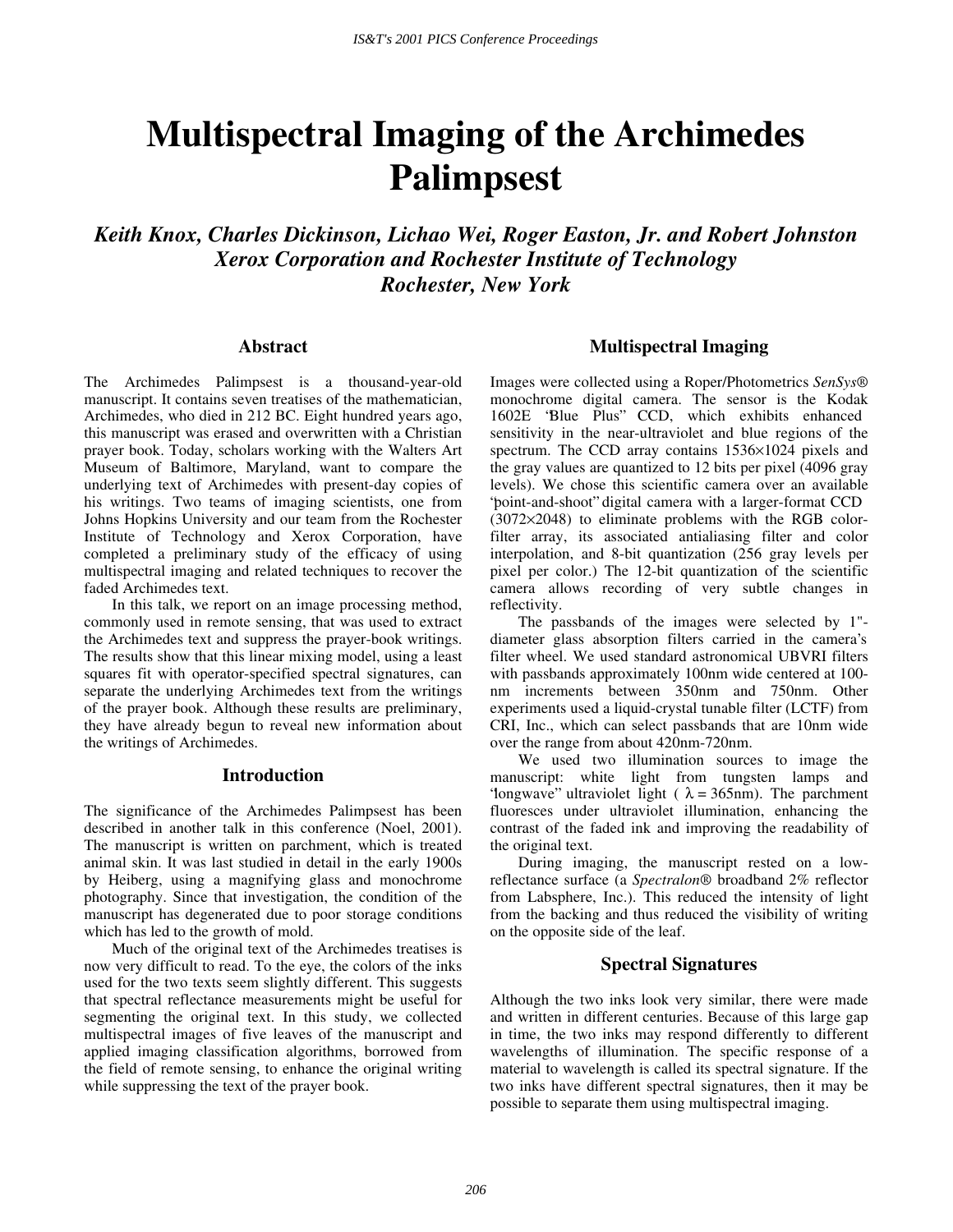

*Figure 1. Three spectral bands of the Archimedes Palimpsest, under tungsten illumination. From the top, the bands are red, green and blue. The erased writing runs vertically in the images.* 



*Figure 2. The same region under ultraviolet illumination, with corresponding red, green and blue bands. The figures show that the erased (vertical) writing varies significantly with wavelength.*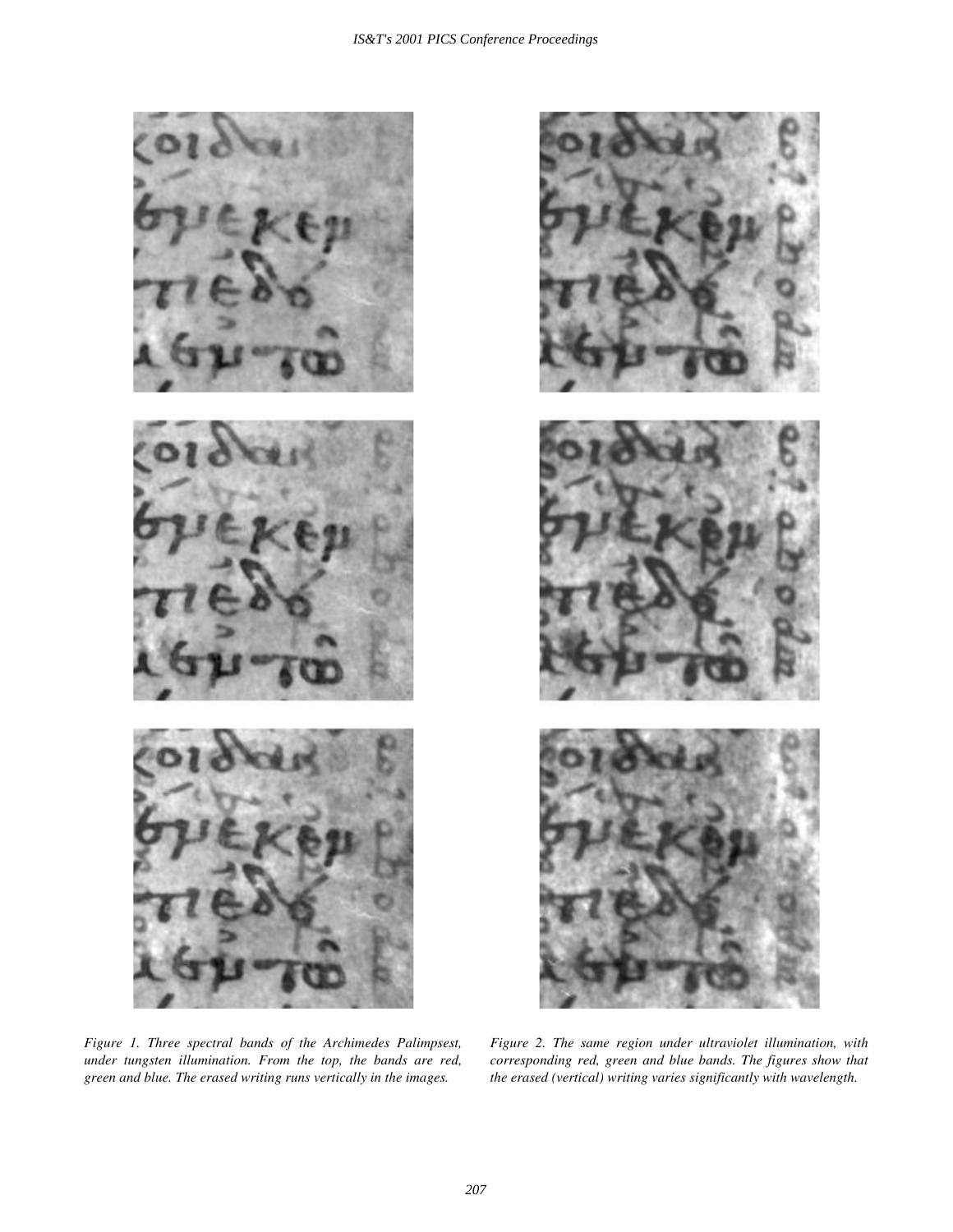Images of a small section of one leaf are shown in Figures 1 and 2. In both figures, the red, green and blue bands are shown separately, with the red band at the top. Tungsten illumination was used for the images in Figure 1, and ultraviolet illumination in Figure 2. The vertical writing in these images is the original writing that was erased, while the horizontal writing is the more recent prayer book.

With tungsten illumination, one line of the vertical writing is just visible. It is barely visible in the red separation, at the top of the figure, and becomes progressively easier to see in the green and blue separations. Other vertical lines of writing become visible in the green and blue separations in the regions that overlap the horizontal text. Clearly, the two inks respond differently with wavelength when illuminated with visible light.

With ultraviolet illumination, the vertical writing is now much clearer in all separations, even in the overlap regions. With this illumination, however, the maximum contrast is in the green separation, rather than the blue. Even here, the ink of the vertical writing varies in response, as a function of wavelength, much more than does the horizontal writing.

These images show that the two inks have different spectral signatures, which can be distinguished in visible and in ultraviolet illumination. The process of differenttiating between two materials with different spectral signatures has been studied extensively in the field of remote sensing. A least squares image processing algorithm, based on a linear mixing model, was used and is described in the next section.

## **Image Processing**

#### **Image Correction**

The first image processing step is to correct the image data for known camera, sensor and illumination characteristics. Three corrections were made in this experiment, to correct for non-uniformity of illumination, for pixel defects in the sensor and for slight angular tilts of the filters.

The illumination over the parchment cannot be made completely uniform. To compensate for this nonuniformity, a flat, i.e. an image of a white target, is taken whenever the camera or illumination configuration is changed. These flats are blurred and divided into each data image to give a more uniform contrast across the image.

A second correction was made for defective pixels in the camera sensor. These pixels are always on, producing isolated white pixels in the recorded image data. Since it is the pixel elements themselves that malfunction, the defects always occur in the same locations in the recorded images. These locations can be detected from a dark image. The images are corrected by interpolating over the defective data points using the neighboring pixel values.

The last correction was made for slight shifts in the images between the different spectral bands. These shifts are caused by slight angular tilts of the filters in the filter wheel. The shifts in the images correspond to global lateral translations in two dimensions, which can be measured and digitally corrected with interpolation.

#### **Linear Mixing Model**

There are several methods in remote sensing, used to classify parts of an image based on individual spectral signatures. The linear mixing model $^1$  is one of those methods. It calculates the relative amount of each class contained in any given pixel. In remote sensing, the mixing of the classes is due to low resolution imaging that blurs two parts of an image together. For the palimpsest, the mixed classes arise from the superposition of the two inks.

The linear mixing model assumes that each pixel is composed of a linear combination of all of the classes. Any given pixel has a value,  $v(\lambda)$ , given by:

$$
v(\lambda) = \sum a_i c_i(\lambda), \tag{1}
$$

where  $v(\lambda)$  is the response at a given pixel location, as a function of wavelength,  $a_i$  is a constant of proportionality, and  $c_i(\lambda)$  is the value of a pixel from the i-th class.

The values,  $c_i(\lambda)$ , are determined by selecting specific pixels of a given class, that are pure examples of that class, and do not contain spectral content from any of the other classes. These pixels are also called endmembers, because they are at the extreme ends of their class.

The linear model can also be expressed in matrix form:

$$
V = CA,\tag{2}
$$

where *V* is a column vector with one spectral band per row, *A* is a column vector of proportionality constants, each row a different class, and *C* is a matrix, where each column is a endmember pixel and each row is a spectral band. The linear model represents each pixel as linear combination of the spectral signatures of the different classes.

If C is a square matrix, i.e. the number of columns (or classes) equals the number of rows (or spectral bands), then the proportionality vector, A, is found by multiplying V with the inverse of C. On the other hand, if the number of spectral bands is greater than the number of classes, then a least squares solution can be found. This solution is the standard pseudoinverse<sup>2</sup>:

$$
A = (CTC)-1CT V.
$$
 (3)

For the case of ink on parchment, a linear model does not apply. Ink superimposed on parchment or on another ink is not additive, but instead is multiplicative. It can be converted to an additive model by taking the logarithm of the pixel values, converting intensity values to densities:

$$
V' = \log(V),\tag{4}
$$

$$
C' = \log(C). \tag{5}
$$

The pixel densities, *V'*, can now be represented as a linear combination of the spectral signature densities of the different classes, *C'*.

The least squares solution, shown in equation 3, using densities, was implemented to process the images taken of the five leaves. This solution is applied to each pixel, yielding a proportionality constant at each pixel location. The display of this constant in image form, constitutes a reconstruction of the corresponding class.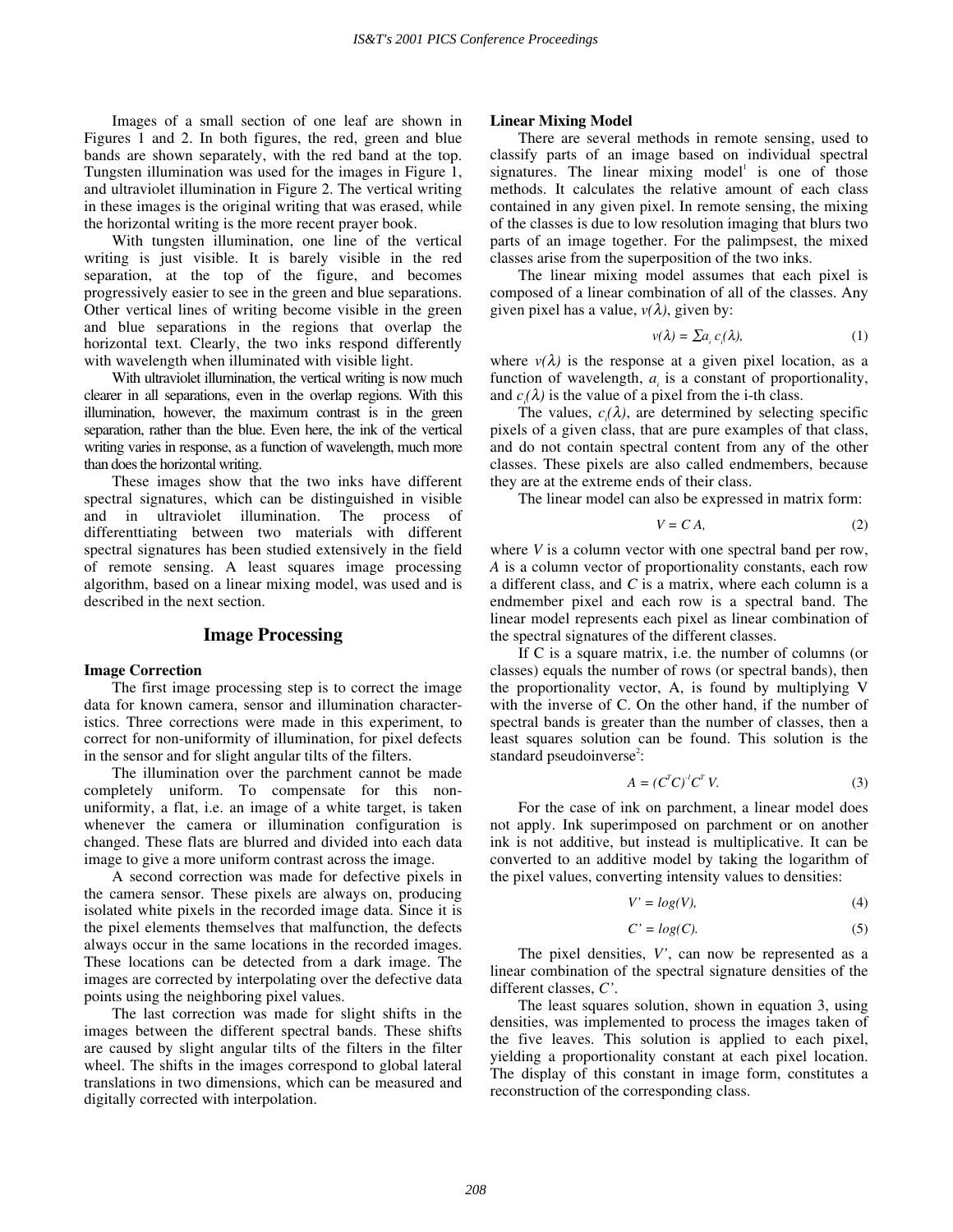$100\mu$ **O** U

*Figure 3. The luminance channel of part of one leaf is shown here. Very little underwriting is visible in this image.* 

# **Experimental Results**

There were ten spectral bands taken, using the five astronomical filters and the two illuminations. The luminance channel of a merged red, green and blue image is shown in Fig. 3.

After the bands were registered, several individual pixels were identified as representative of the different classes. It was possible to identify locations where only underwriting or only overwriting is visible, for example, by comparing the images taken with ultraviolet and tungsten illumination.

There were six classes identified, one class for each ink and four different classes for the parchment. More than one class of parchment was necessary because of the variation due to mold etc. across a leaf.

Fig. 4 shows a reconstruction of the erased underwriting for the same region of the parchment that is shown in Fig. 3. The proportionality constant for the underwriting class is calculated for each pixel and displayed in an image format. This image has been enhanced to increase the contrast of the text. The image is noisy and includes impressions of the overwriting. The authors are continuing to develop methods to improve the image quality of these results.



*Figure 4. The vertical text is the reconstruction of the erased Archimedes writing using the modified linear mixing model.* 

## **Conclusions**

The least squares estimation method, using a modified linear mixing model, can recover erased text on a parchment manuscript. The spectral differences between the two inks in the Archimedes Palimpsest are sufficient to enable the two writings to be separated by this method, thereby dramatically improving the legibility of the underwriting.

## **Acknowledgments**

The authors wish to thank the Walters Art Museum of Baltimore, Maryland and the owner of the manuscript for this unique opportunity to increase society's knowledge of its cultural heritage. All the photographs in this paper were produced by the Rochester Institute of Technology, Johns Hopkins University and the Xerox Corporation. Copyright resides with the owner of the Archimedes Palimpsest.

## **References**

- 1. Robert Schowengerdt, Remote Sensing, Academic Press, San Diego, CA, 1997, p. 447.
	- 2. Robert Schowengerdt, p. 454.